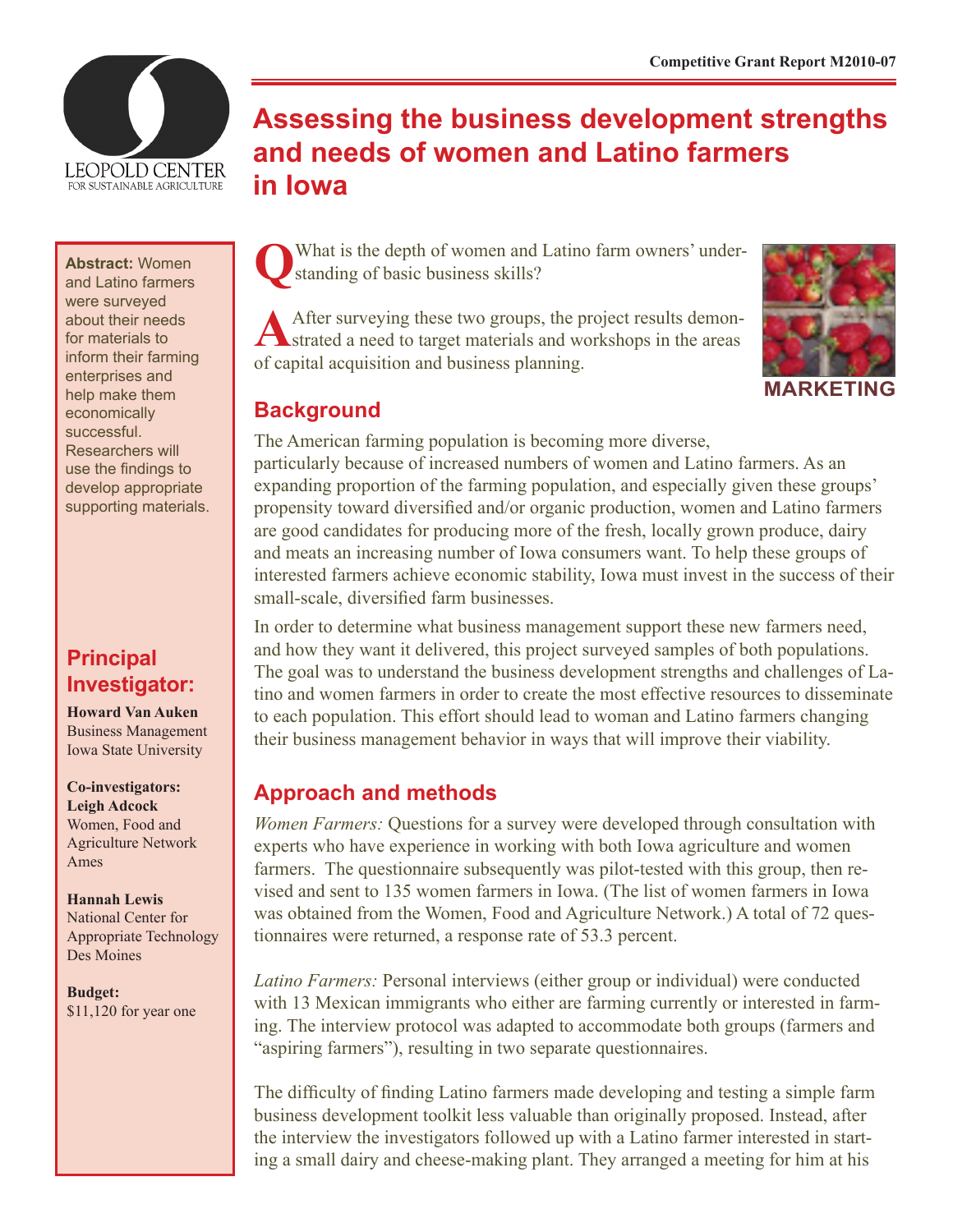farm with a Farm Service Agency (FSA) loan officer and the state dairy inspector. This meeting was to identify improvements that would need to be made to his facility to pass inspection for a commercial dairy, estimate the cost, and allow the farmer to evaluate the option of applying for a loan.

#### **Results and discussion**

Because the sample of Hispanic farmers was small and varied in composition, the analysis of results was limited to women farm owners. Not unexpectedly, those respondents who had a business plan and those who did not showed significant differences in their responses to the following questions: (1) knowledge of breakeven point for at least one product sold, (2) average annual net income generated from farm, (3) understanding of how to create a written business plan for farm, (4) interest in learning more about creating a written business plan for the farm, (5) importance of business goals in business plan, (6) importance of business description in business plan, (7) importance of business strategy in business plan, (8) importance of marketing in the business plan, (9) importance of financial plan in business plan, and (10) knowledge of breakeven point for every product sold. This group of farmers showed a clear need for further business planning knowledge, and an interest in obtaining it, preferably through free workshops and mentoring relationships.

## **Conclusions**

*Women farm owners:* The results of the WFAN survey showed that most women farmers in this sample have been farming more than 10 years, own their own land, and grow and sell a wide variety of crops. They are highly educated (one-third hold graduate degrees), and keep good income and expense records. However, less than one-third of them have a written business plan. Only 46 percent track labor hours, and 15 percent had never filed a Schedule F income tax form for their farm business. These knowledge gaps will hinder their ability to obtain financing to expand their operations if they wish, as well as provide for their own retirement, cover health care costs, etc. (Seventy-two percent of respondents also reported net annual incomes of \$25,000 or less, but this is not a reliable indicator of the success, or lack thereof, for a small-scale farm business, as some farmers deliberately choose to keep income below certain tax levels.)

*Latino farmers:* The survey results show that while most of those with a serious interest in farming (including the three existing farmers) have a clear idea about what kind of farming operation they would like to have, none have put these ideas down on paper in the form of a business plan. Similarly, while some farmers (and even gardeners) keep track of their expenses (for seeds, etc.) by saving receipts, only one person had experience with formal recordkeeping for a farm-related business. Even though FSA provides a certain amount of technical assistance in completing a loan application and helping applicants figure out whether an investment will improve cash flow, the survey results show that these farmers and aspiring farmers would benefit from assistance in writing a business plan, recordkeeping, and other basic business skills. Overall, the project did not completely meet the objective of developing a business planning curriculum for either the women or Latino famers. It became clear that this will require significant resources beyond the funding provided in this grant. The re